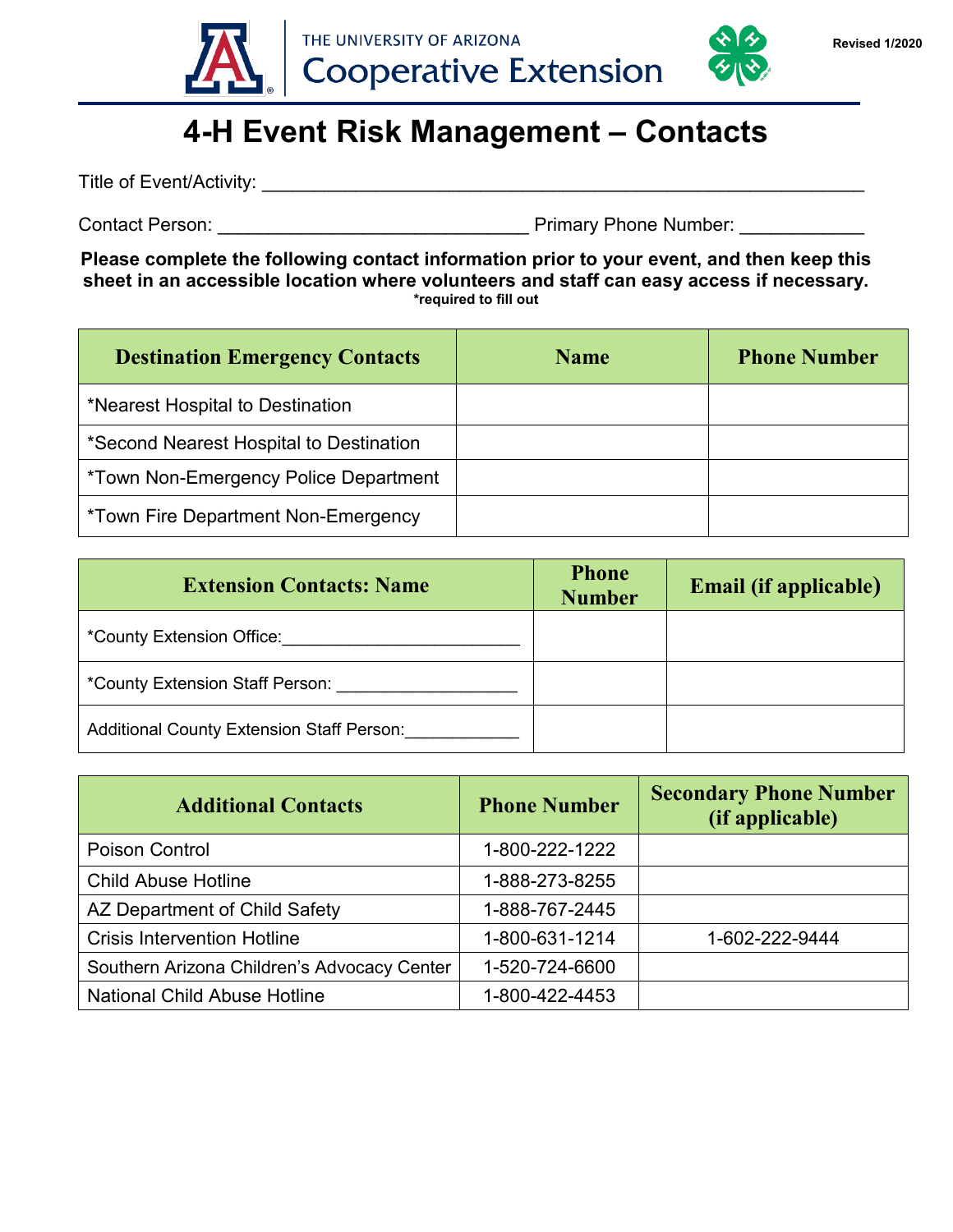



## **4-H Event Risk Management – Worksheet**

List potential risks and the steps you will take to prevent accidents or injuries. Consider risks to participants, volunteers, property, equipment, or the 4-H organization.

Examples of risks to consider when planning an event:

- Physical harm participants, by-standers, and animals
- Emotional harm rejecting, ignoring, etc.

| <b>Potential Risks to Participants</b>                                                             | <b>Steps to Manage Risk</b>                                                                                                                     |
|----------------------------------------------------------------------------------------------------|-------------------------------------------------------------------------------------------------------------------------------------------------|
| <b>Example:</b> Participant could be stepped on by<br>livestock.                                   | Example: Request participants wear appropriate<br>closed toed shoes.                                                                            |
| Example: By-standers could yell cruel things at a<br>member based of their religious affiliations. | Example: Though you can't prevent or predict<br>what by-standers will do, you can discuss with your<br>member how in 4-H we don't discriminate. |
|                                                                                                    |                                                                                                                                                 |
|                                                                                                    |                                                                                                                                                 |
|                                                                                                    |                                                                                                                                                 |
|                                                                                                    |                                                                                                                                                 |
|                                                                                                    |                                                                                                                                                 |
|                                                                                                    |                                                                                                                                                 |
|                                                                                                    |                                                                                                                                                 |
|                                                                                                    |                                                                                                                                                 |
|                                                                                                    |                                                                                                                                                 |
|                                                                                                    |                                                                                                                                                 |
|                                                                                                    |                                                                                                                                                 |
|                                                                                                    |                                                                                                                                                 |
|                                                                                                    |                                                                                                                                                 |
|                                                                                                    |                                                                                                                                                 |
|                                                                                                    |                                                                                                                                                 |
|                                                                                                    |                                                                                                                                                 |
|                                                                                                    |                                                                                                                                                 |
|                                                                                                    |                                                                                                                                                 |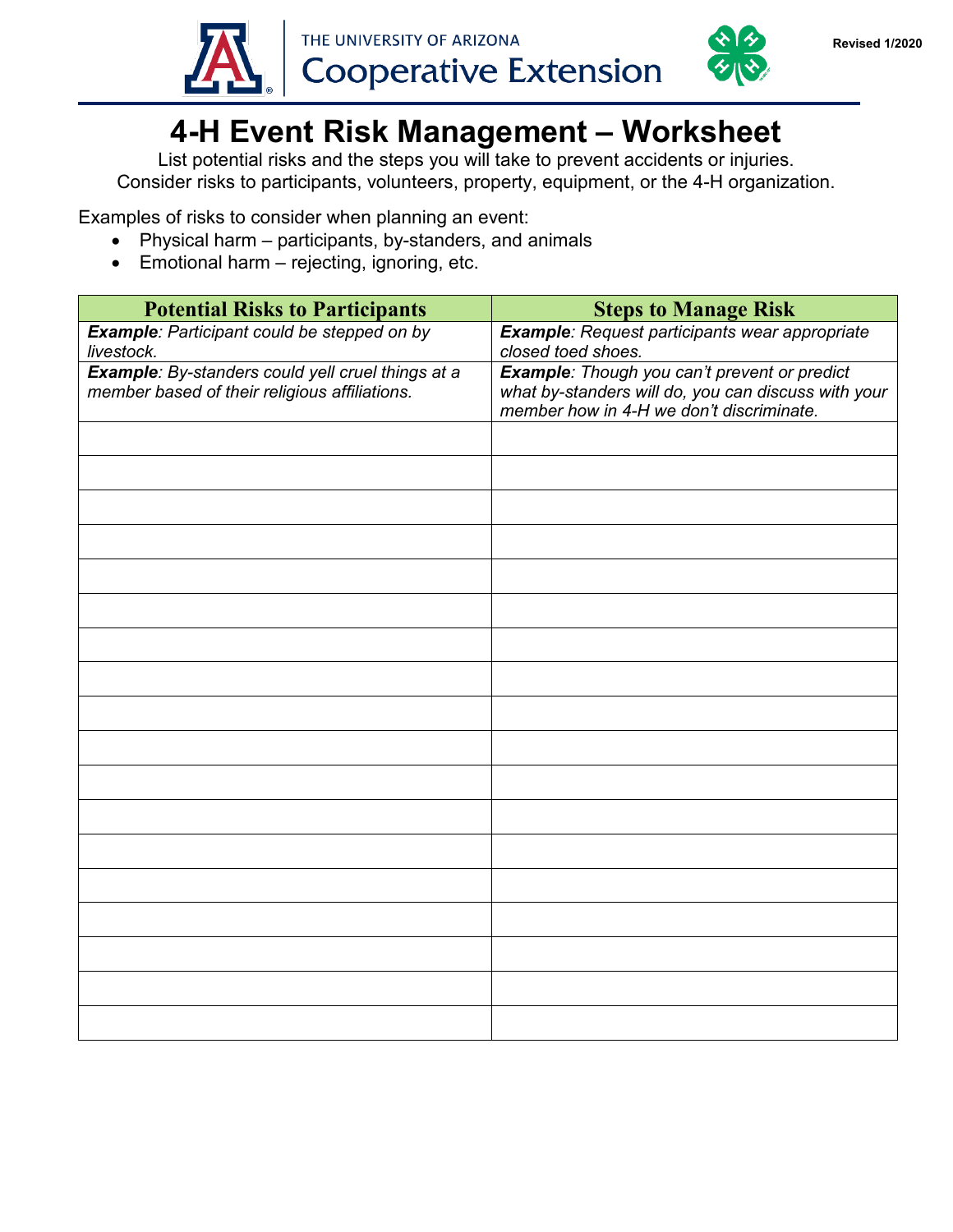



Please verify that the following has been completed or you have it prior to and during your event.

| <b>Risk Management Forms for Each Participant</b> | <b>Completed</b> | <b>Date</b><br><b>Completed</b> |
|---------------------------------------------------|------------------|---------------------------------|
| Enrolled in 4-HOnline                             |                  |                                 |
| Signed Code of Conduct                            |                  |                                 |
| Media Release Form                                |                  |                                 |
| <b>Youth Medical Form</b>                         |                  |                                 |
| <b>Adult Volunteer Medical Form</b>               |                  |                                 |
| Incident / Accident Report - blank form           |                  |                                 |

| <b>Additional Risk Management Tools</b>                                                                     | Completed/<br><b>On Hand</b> | <b>Not Needed</b> |
|-------------------------------------------------------------------------------------------------------------|------------------------------|-------------------|
| <b>Special Event Insurance</b>                                                                              |                              |                   |
| <b>First Aid Kit</b>                                                                                        |                              |                   |
| Emergency telephone list including parent contact<br>information                                            |                              |                   |
| Available telephone                                                                                         |                              |                   |
| Additional supervision by older youth, parents, or<br>volunteers - screened if required if alone with youth |                              |                   |

| <b>County Office Use Only</b>                                                                                                                                                                                                        |                                      |
|--------------------------------------------------------------------------------------------------------------------------------------------------------------------------------------------------------------------------------------|--------------------------------------|
|                                                                                                                                                                                                                                      | Date Received: <u>Date Received:</u> |
| Meets required risk management standards: $\Box$ Yes $\Box$ No                                                                                                                                                                       |                                      |
| If no, explain why example to the contract of the contract of the contract of the contract of the contract of the contract of the contract of the contract of the contract of the contract of the contract of the contract of        |                                      |
| Assigned staff to handle risk management concerns: _____________________________<br>County Agent Signature: County Agent Signature:                                                                                                  |                                      |
| <b>State Office Use Only</b>                                                                                                                                                                                                         |                                      |
| State 4-H Staff: <u>Alexander Contract Contract Contract Contract Contract Contract Contract Contract Contract Contract Contract Contract Contract Contract Contract Contract Contract Contract Contract Contract Contract Contr</u> | Date Received: <b>Example 2014</b>   |
| Meets required risk management standards:                                                                                                                                                                                            | $\Box$ Yes<br>$\square$ No           |
| State 4-H Staff Signature <b>Example 2018</b> State 4-H Staff Signature                                                                                                                                                              |                                      |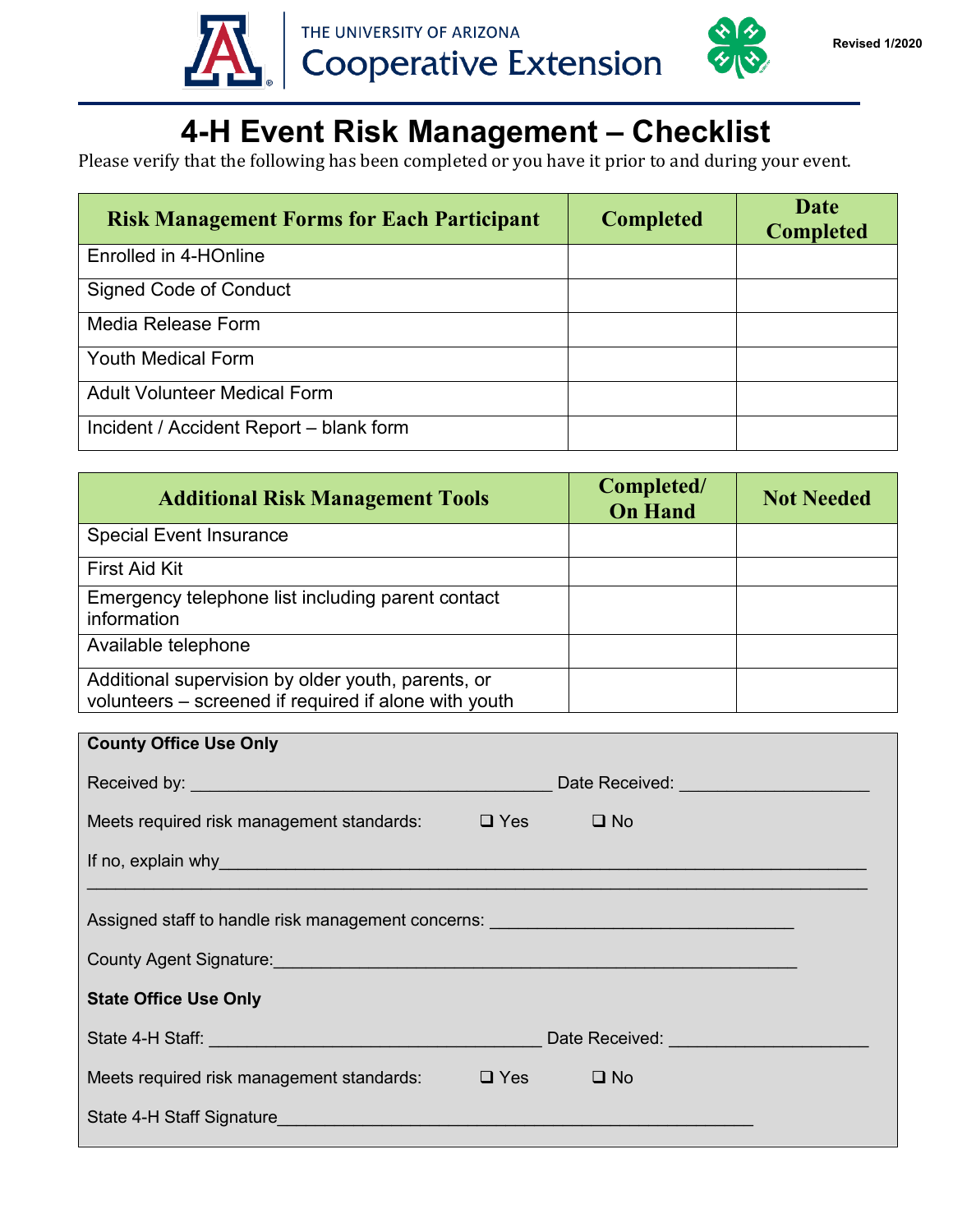



# **What to do?: 4-H Event Crisis Management**

Take one copy of this sheet with you when you attend any University of Arizona Cooperative Extension or Extension involved activity.

### **ON-SITE IN A CRISIS OR POTENTIAL CRISIS**

- 1. Call appropriate emergency personnel: **911** (Emergency) or the appropriate agencies on 4-H Event Risk Management Plan – Contacts.
- 2. See to any injured persons using appropriate **first aid**.
- 3. Get other participants to a **safe location** to avoid further injuries, and to provide enough room to work on the injured person.
- 4. Call your county **Extension Office** or 4-H staff person immediately. Be prepared to tell **extension personnel** as much information as possible, even information that has yet to be confirmed.
	- **a.** This includes:
		- i. Number and extent of injuries.
		- ii. Names of injured.
		- iii. Location of responding hospital or emergency care center.
		- iv. Description and location of the incident.
		- v. Total number of people involved (number of youth, number of adults.)
- 5. Because county office phones may quickly become clogged with calls for information, request an **alternate phone** (office next door, etc.).
- 6. **Tell any news media** that call or show up:
	- Do not comment or disclose any information about the situation or people involved.
	- Refer media requests to University of Arizona personnel for more complete information.

**Call**: County-based 4-H professional at home and/or other offices that have people involved in the activity. See "4-H Event Risk Management – Contacts" for county-based 4-H professional contact information.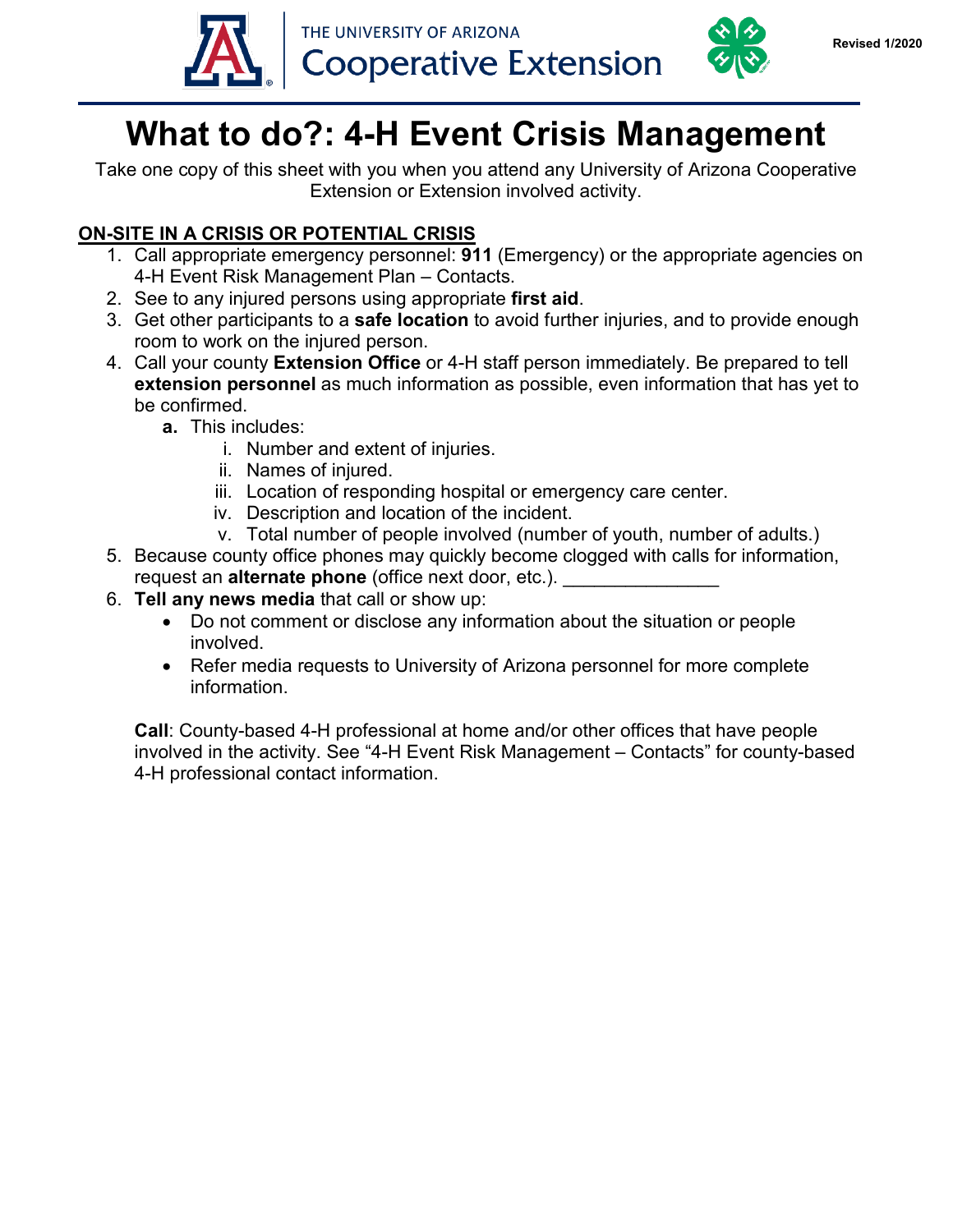

THE UNIVERSITY OF ARIZONA **Cooperative Extension** 



**ARIZONA 4-H ACCIDENT / INCIDENT REPORT FORM**

Arizona Cooperative Extension is requesting information to report the nature and circumstances of accidents and incidents occurring at UACE programs. If you do not provide requested information the report may be without pertinent information. The information you provide may be shared with appropriate UACE employees, UACE/4-H volunteers, officials, medical personnel, and others as needed. Information provided to UACE may also be shared among offices within the University of Arizona and outside entities as necessary or appropriate in the conduct of legitimate University business and consistent with applicable law.

|                                                                                                                                                                              | _Date:________________ |
|------------------------------------------------------------------------------------------------------------------------------------------------------------------------------|------------------------|
|                                                                                                                                                                              |                        |
| Type of incident: ___Behavioral ___Accident ___Epidemic ___Illness ___Other(describe): ______________________                                                                |                        |
|                                                                                                                                                                              |                        |
|                                                                                                                                                                              |                        |
| Check one: ___Participant ___Camper ___Visitor ___UACE/4-H Volunteer ___UA Employee ___Parent                                                                                |                        |
|                                                                                                                                                                              |                        |
|                                                                                                                                                                              |                        |
|                                                                                                                                                                              |                        |
| Name/Addresses/Telephone Number of Witnesses (Attach signed Witness Form statements):                                                                                        |                        |
|                                                                                                                                                                              |                        |
|                                                                                                                                                                              |                        |
|                                                                                                                                                                              |                        |
| [Attach extra pages if needed]:                                                                                                                                              |                        |
| Where occurred? [Specify location of accident/incident, including location of individual/injured and witness(es). Use<br>diagram to locate persons/objects, if appropriate]: |                        |
| Was individual/injured participating in an activity at time of injury? _____ Yes _____ No                                                                                    |                        |
|                                                                                                                                                                              |                        |
|                                                                                                                                                                              |                        |
|                                                                                                                                                                              |                        |